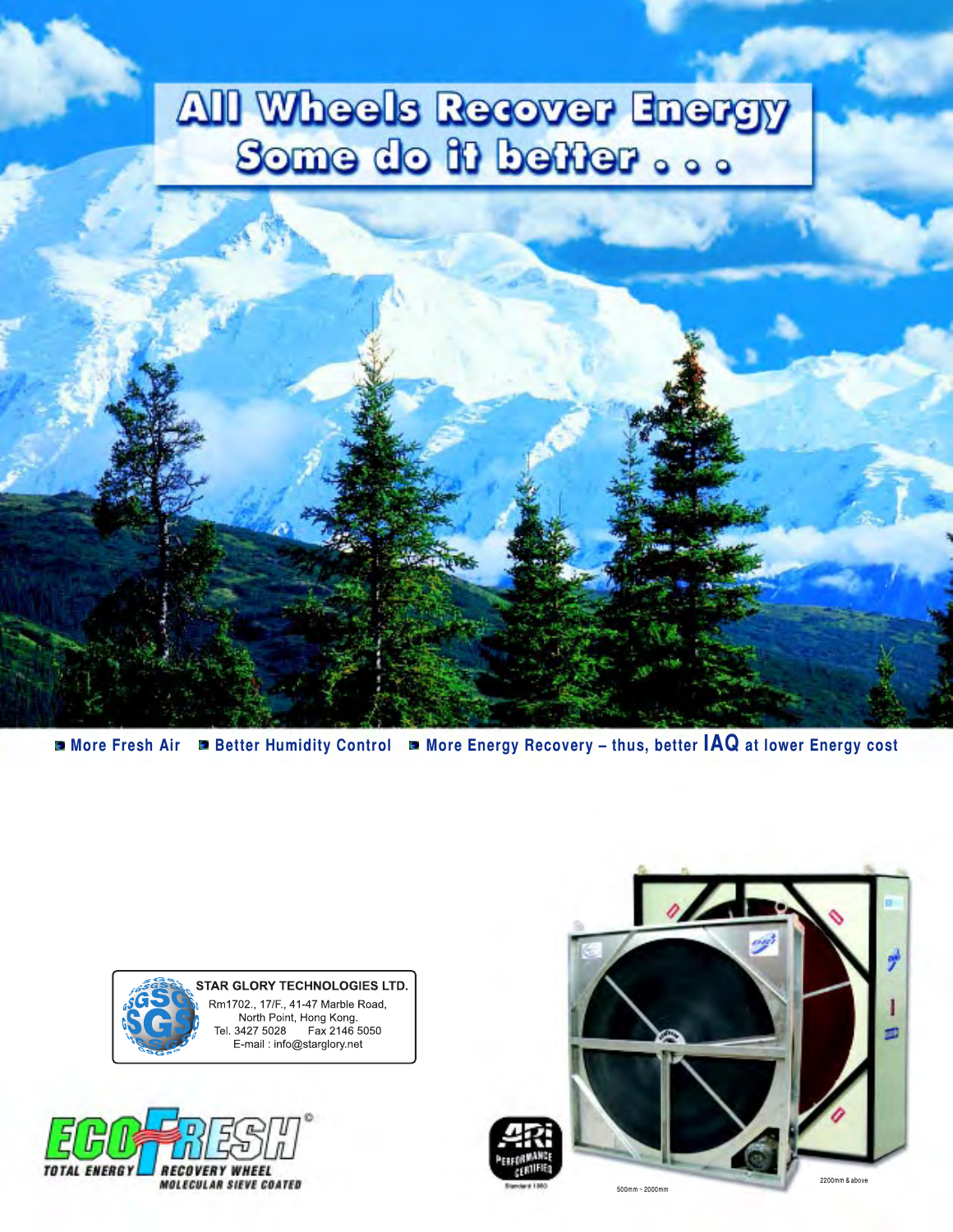# All Wheels recov



# **Molecular Sieve**



EcoFresh heat wheels 270 mm (MS 270) deep are ARI certified. ARI (Air-conditioning & Refrigeration Institute, www.ari.org) certification help ensure HVAC (Heating, Ventilation and Air-conditioning) products perform as rated. In order for a piece of equipment to be certified, its rating and performance must meet or exceed the applicable ARI Standard for Rating.



Certified for Zero Mircrobial Growth : EcoFresh Wheels are specially treated for prevention of any microbial growth on its surface and are certified by Shriram Labs. As per the DIN EN ISO 846 standard, showing 0% fungi and bacterial growth.

Certified for Zero Flame Spread : DRI conforms to NFPA - 90A certification for 0% Flame spread classification and is tested in accordance with NFPA 225 and ASTM - E84-95 Standard Test Method for Surface Burning Characteristics of Materials. Metallic construction, eliminates concerns about combustibility and flammability.

### Industry's highest recovery/performance :

- High Desiccant loading / coating.
- **e** Equal sensible and latent recovery, thus, comparatively higher sensible and latent recovery.
- Higher performance, lower pressure drops : 78% nominal at 700 FPM (3.5 m/s) and 0.67" w.c. (170 Pa) pressure drop.
- $\bullet$  Laminar airflow due to thin aluminum substrate and uniform desiccant coating.
- **.** Superior airflow characteristics allow design for higher velocities and flow rates.

### Seals\* :

### Non contact labyrinth

- No wear and tear.
- **•** Effective sealing.
- $\bullet$  Long life.

#### Brush seal

\*Check with us for details.



# No damage when exposed to freeze/thaw cycles

Wheel rotation speed control helps to limit frost formation by keeping the exhaust air temperature above the dew point.

### Wide Range :

- **Total energy recovery (Enthalpy) as well as** sensible wheels.
- **Customized Flute height and Rotor depth options.**
- **Cassette as well as Rotor options.**
- **Standard and Customized options.**
- 500 mm to 5000 mm (dia.)
- Easy retrofit options.

In-built purge sector eliminates cross contamination : Purge section provides strict separation of air flows, preventing carryover of bacteria, dust and pollutants

from exhaust air to supply air. Purge section and labyrinth sealing system limit cross contamination to .04% of the



exhaust air concentration by volume.



#### Structural rigidity :

- State-of-the-art winding technology and adhesives give **EcoFresh** rotors a high structural strength.
- **EcoFresh** is 270 mm deep which also gives it a higher structural strength.



### Highly Polished Surface : Vertical run out less than 1 mm per 1000 mm resulting

in extremely low leakage across the seals.



## Innovative manufacturing design :

- **•** Segmented and non-segmented options
- **.** Spoke structure also ensures easy removal of individual wheels sections for cleaning or repair/replacement (in case of segmented plus).
- $\bullet$  Metallic construction, coupled with the robust spoke structure allows for projects to be specified for larger wheel diameters.

\*MS 3Å coated (EcoSorb 300) wheels are not currently available in USA/Canada. Only MS 4Å coated (EcoSorb 400) wheels are currently offered for sale in USA/Canada.









High Selectivity . . . Almost no cross contamination : EcoFresh Heat Wheels MS 270 use desiccant

Molecular Sieve 3Å\* (*EcoSorb* 300) coated/used on aluminum substrate. This limits the cross contamination to absolute minimum and ensure exclusion of contaminants in the air streams, while transferring water vapour molecules.

TESTED AND CERTIFIED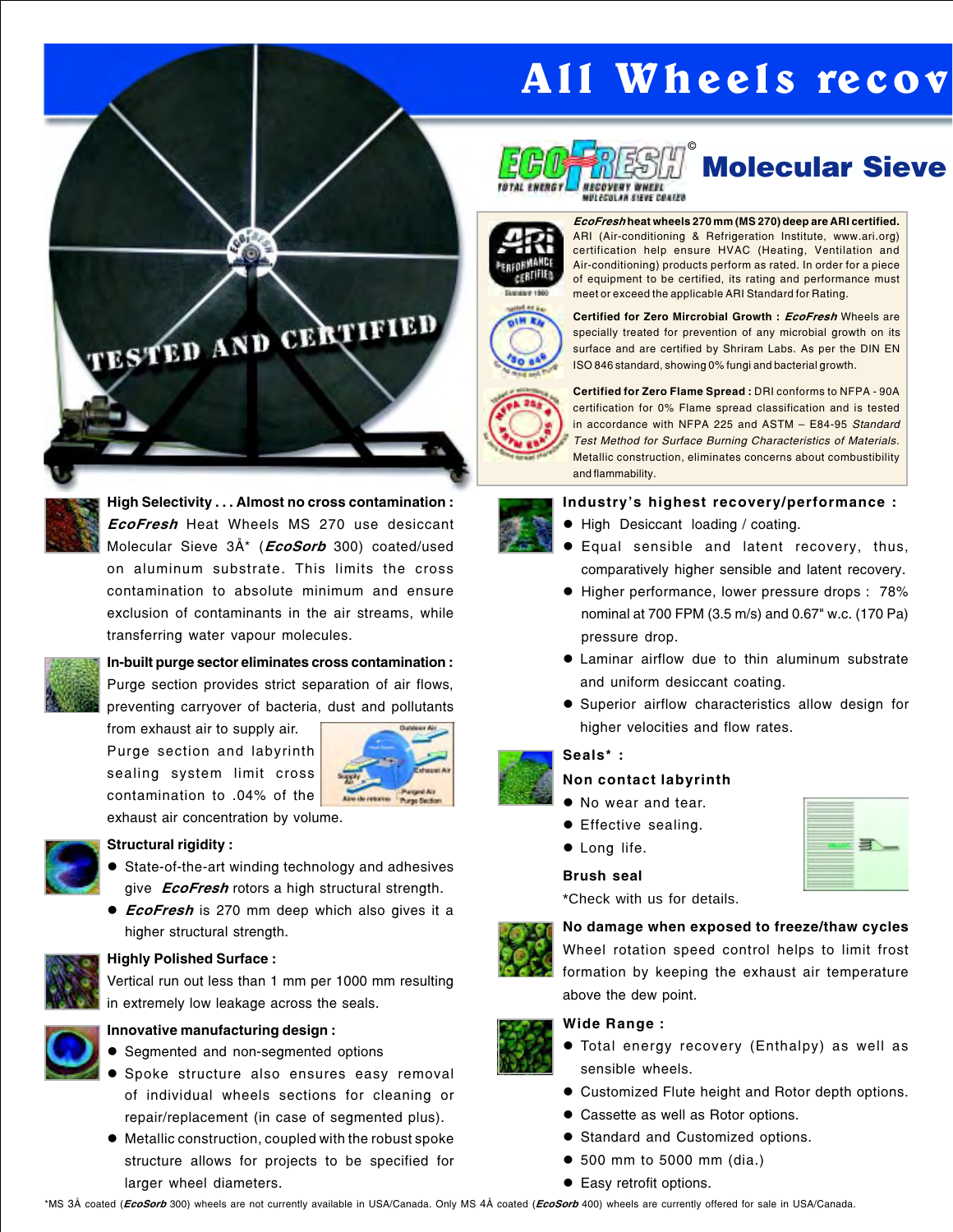# er Energy – Some do it better !!

# Coated Heat Recovery Wheels

The **EcoFresh** Heat Recovery Wheel, recovers total energy (sensible as well as latent) to meet all the requirements of Indoor Air Quality (IAQ), humidity control and energy savings. Incorporation of *EcoFresh* Heat Wheels into the air-conditioning system means more outdoor air at lower energy cost (reduced chiller and boiler/exhaust load).

**EcoFresh** Heat Wheels use custom made metallic honey comb martix coated with *EcoSorb* Molecular Sieve dessicant. In a typical installation, the wheel is positioned

in duct so that it is divided into two half moon sections. Stale air from the conditioned space is exhausted through one half while outdoor air is drawn through the other half in a counter flow pattern. At the same time, the



wheel is rotated slowly 20-25 rpm. Sensible heat is transferred as the metallic substrate rotates, picking up sensible load from one air stream and releasing it to the other. Similarly the latent heat is transferred as the desiccant picks up moisture from the most air stream and releases to the drier air stream.

# Benefits of  $\left(\frac{F_{\text{B}}}{\text{INSIDE}}\right)$ ... Beyond Payback



## Better · Humidity Control · Energy Recovery



## Thus, better and enhanced IAQ at lower Energy costs

- $\triangleright$  Pre-conditions incoming fresh air.
- $\triangleright$  Easily integrated/retrofitted into new/existing ventilation systems.
- $\triangleright$  Delivers fresh air throughout the year at conditions very near inside conditions.
- $\triangleright$  Helps to meet ventilation standard without raising energy cost.
- $\triangleright$  Maintains humidity conditions at no additional cost.
- $\triangleright$  Allows reduction in system capacity by 30 to 65%.



# Global Manufacturer of Flutod Modia Technology

## State-of-the-art Facilities



### Fully integrated manufacturing facility for :

- Synthesizing / coating
- Winding
	- $\bullet$  Metal work
	- Surface finishing including CNC fabrication & powder coating
- · Quick response, fast delivery
- **Substantial capacity to meet large** orders
- **Experience with strong OEMs** customer base worldwide

## World-class Test Facility

The first and only test facility of its kind in the entire Asia.



+ Intertek TM

has set up a World-class Test Facility for performance evaluation of Enthalpy Wheels.

### Worldwide Network

DRI has its Airgineers spread out world over. · India • UAE • Korea • Brazil • Europe • USA